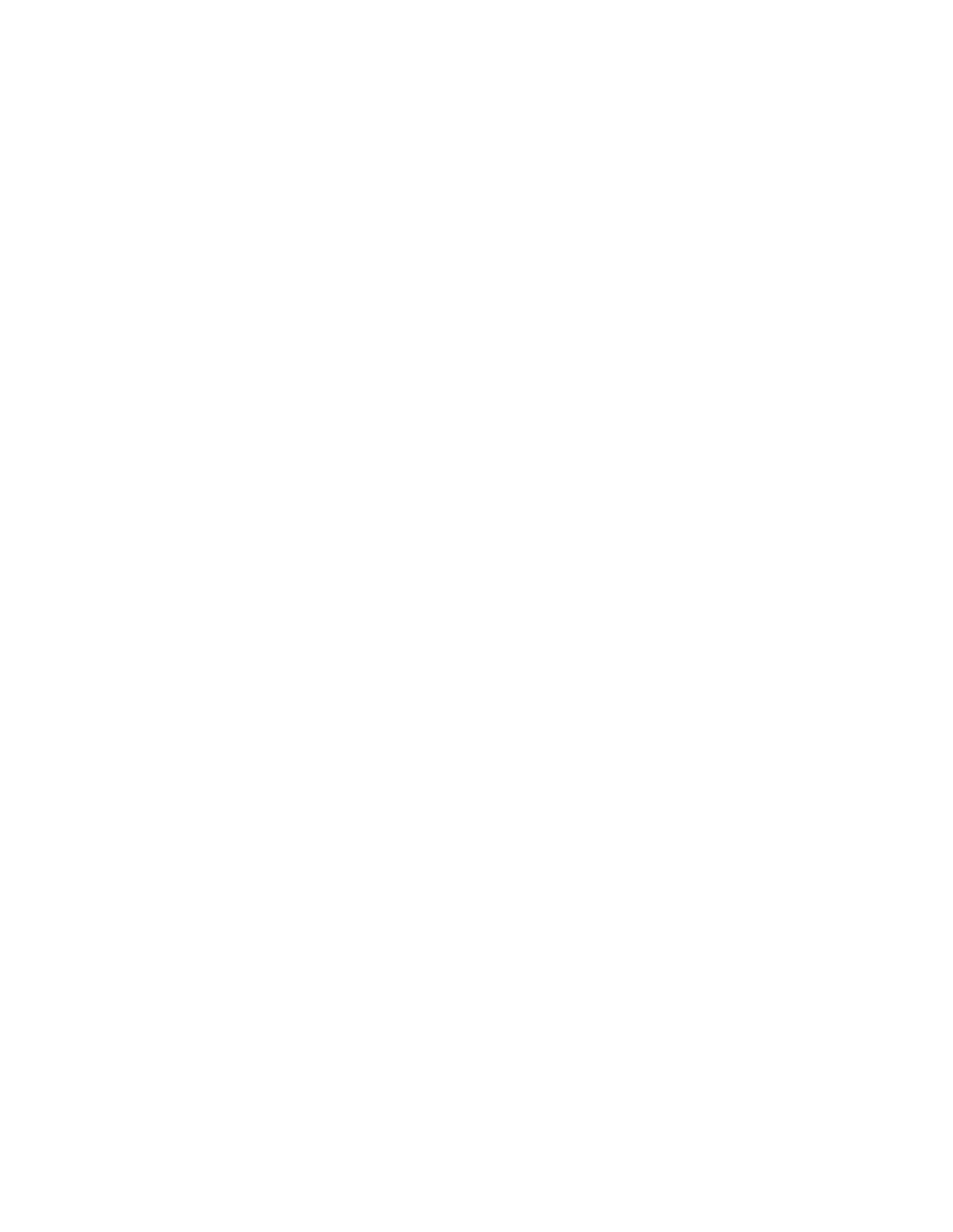# **HISPANIC AND IMMIGRANT SERVICES**

## **1. COMMONLY USED SERVICES**

### *National Domestic Violence Hotline*

*Phone:* 1-800-799-7233 Linea Nacional Sobre la Violencia Domestica

#### *My Sister's House*

Bi-Lingual Case Manager/Court Advocate: Nicole Burnham (843) 225-6136

#### *Our Lady of Mercy Community Outreach Services*

Provides educational, health, and social services to Hispanic residents of James, Johns, Wadamalaw, and Charleston *Neighborhood House*

*Address:* 77 & 79 America St. Charleston SC 29403 *Phone:* 843-805-8064

## **2. SOUTH CAROLINA STATE SERVICES**

#### *Catholic Charities*

*Services:* Will assist with immigration & VAWA self-petitioning for DV victims, fees may be charged *Phone:* 388-0089 *Website:* <http://www.charitiessc.org/programs/immigration-legal-services>

#### *The Centers for Equal Justice*

*Services:* Will represent for OOPs, regardless of citizenship. *Phone:* 720-7044 *Telephone Intake:* 1-888-346-5592 *Website:* <http://www.southcarolinalegalservices.org/>

#### *Center for Human Rights*

*Services:* Help Mexican immigrant DV victims with the immigration process free of charge, Spanish speaking advocates. *Phone:* 213-388-8693 *Website:* [www.vocesunidas.org](http://www.vocesunidas.org/) (for local organization or legal services)

#### *Gibson Law Firm*

*Services:* Worker's Compensation and Personal Injury. Will work with individuals regardless of citizenship. *Address:* 5422 Rivers Ave, North Charleston, SC 29406 *Phone:* 843-744-1887